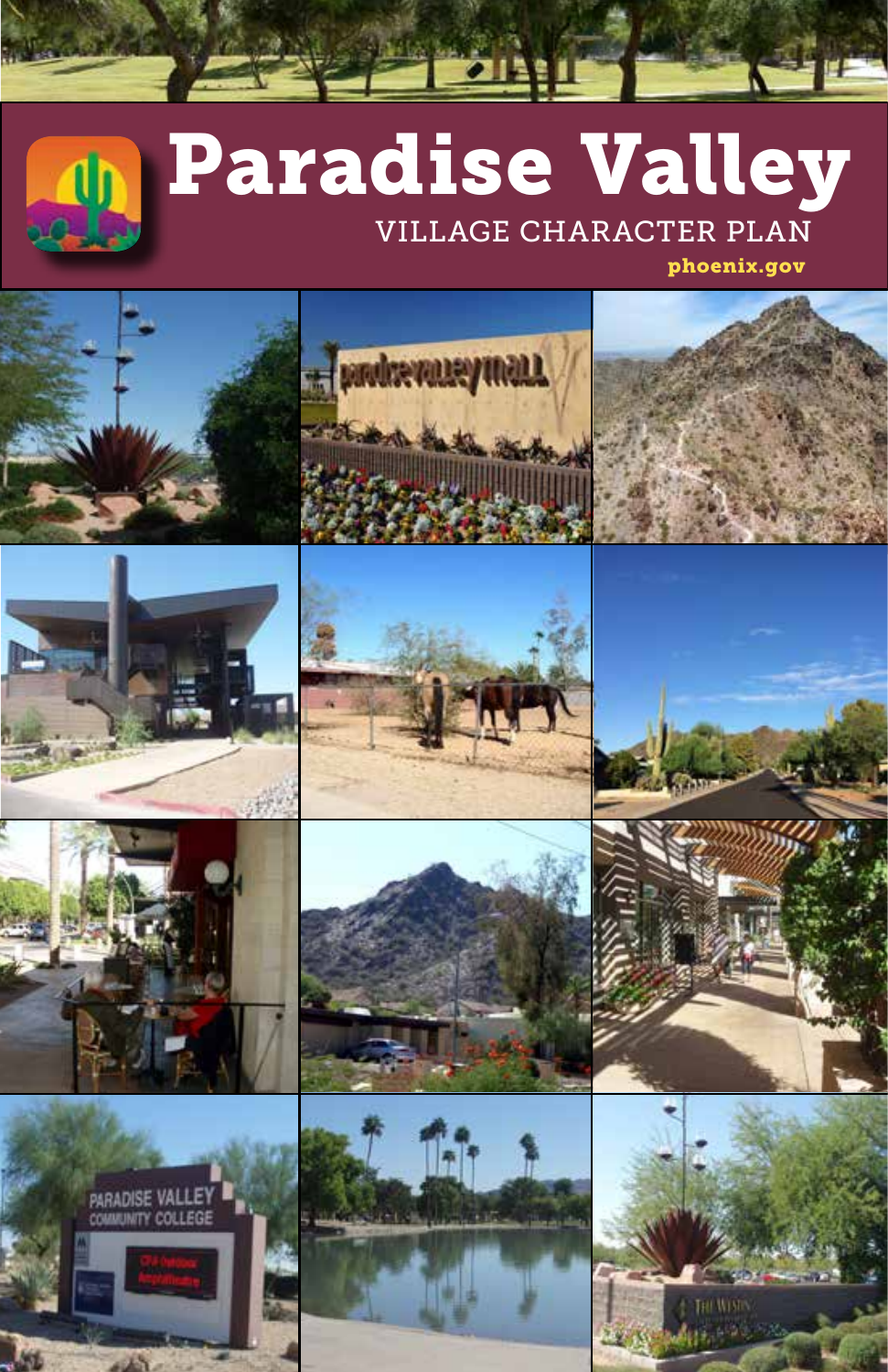# Narrative

Paradise Valley Village is known for its open space character created by the surrounding mountains, Indian Bend Wash greenbelt and trail systems. The surrounding Phoenix Mountains, part of the city of Phoenix Mountains Preserve system, provide the area residents with biking, equestrian and hiking trails, and other recreational opportunities within a natural Sonoran Desert environment. Recreational opportunities also are available along the Indian Bend Wash, which was designed as a flood control greenbelt. The village core, Paradise Valley Mall and surrounding area, provide a successful blend of shopping, housing and employment. Paradise Valley Mall and Kierland Commons attracts shoppers from throughout the Valley. The Paradise Valley Village is also made up of a number of established residential neighborhoods. With a number of assets, the Village remains a desirable place to live, shop, and play within the City of Phoenix.

## Paradise Valley Village BY THE NUMBERS

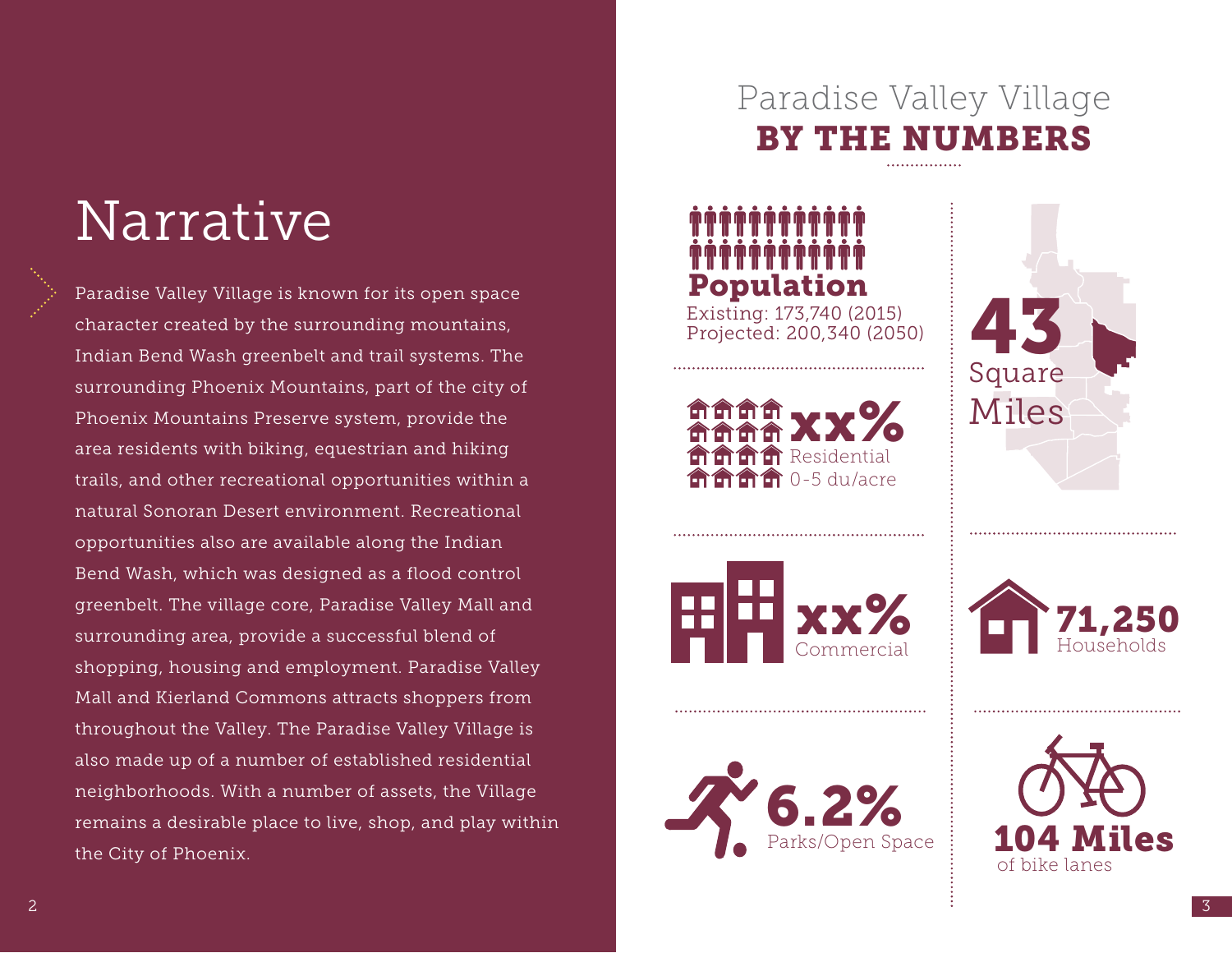## Paradise Valley Village CHARACTER

#### Visual and accessible linkages to open space Transportation Options Transportation Options













 $^\mathrm{4}$  Scenic Corridors, open spaces, washes, and trails Regional malls and commercial centers Regional malls and commercial centers Regional malls and commercial centers Regional malls and commercial centers Regional ma

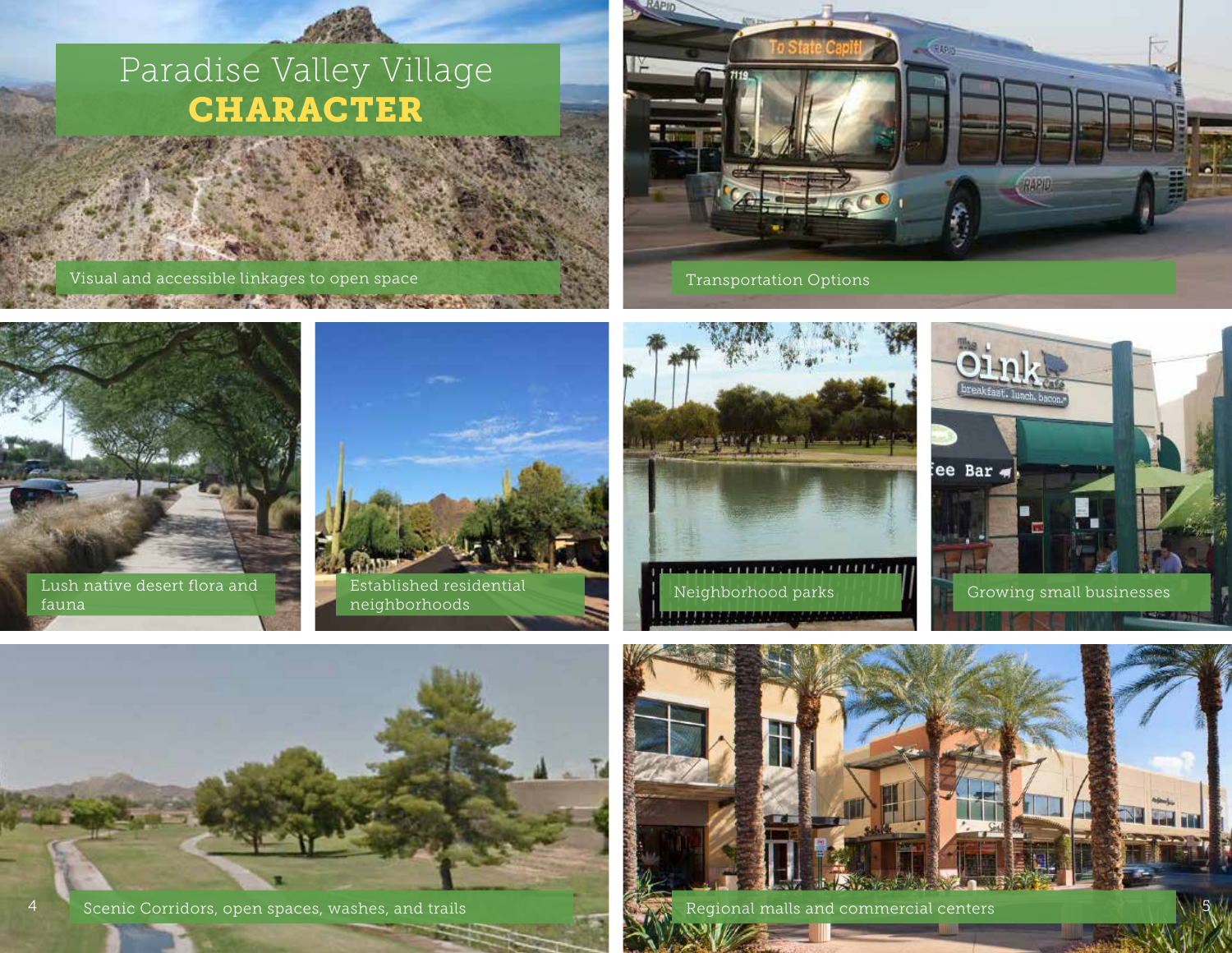## Paradise Valley Village ASSETS



- 1. Paradise Valley Mall
- 2. Stonecreek Golf Club
- 3. Kierland Commons
- 4. Mesquite Library

6

- 5. 32nd Street Corridor
- 6. Paradise Valley Community Center
- 7. Phoenix Mountain Preserve
- 8. Roadrunner Park
- 9. Buffalo Ridge Park
- 10. Paradise Valley Community College
- 11. Indian Bend Wash
- 12. Abrazo Hospital



2 Stonecreek Golf Club









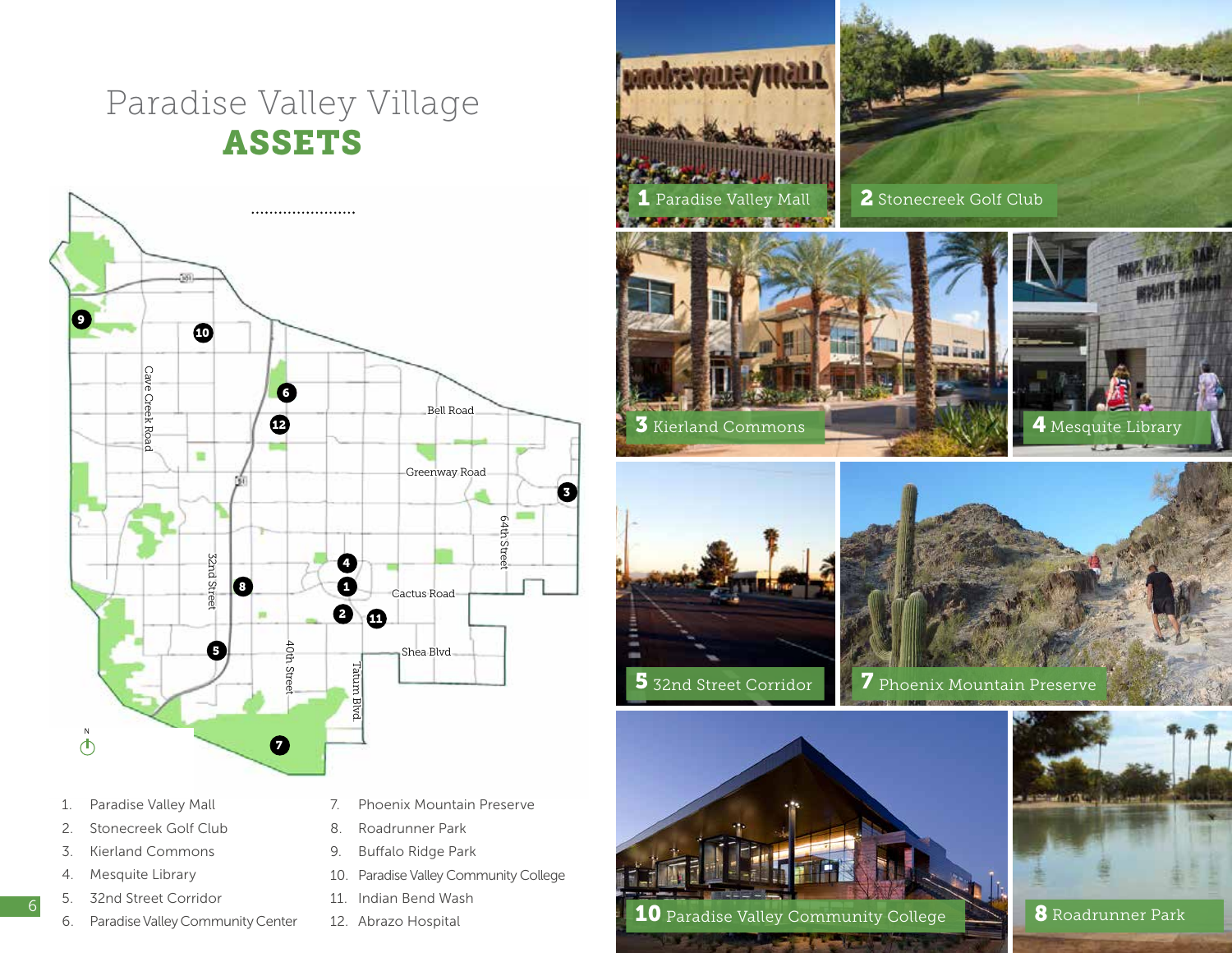### Paradise Valley Village

# OPPORTUNITIES FOR GROWTH

Using the community's feedback from GP Update activities and outreach, as well as working with each Village Planning Committee, challenges facing the village have been identified. Ideally challenges are items to be addressed by urban planning.

### Opportunities for Growth

#### 1. Promoting Mixed-use Development

There is an opportunity to promote mixed-use development that will provide additional opportunities to live, work, and play within the Paradise Valley Village.

#### 2. Empty Retail Strip Malls - Overbuilt

Due to the 2009 economic recession, this Village has been left slightly overbuilt with commercial space. There is an opportunity to re-evaluate the land use distribution and consider alternative uses to activate empty retail spaces.

#### 3. Preserve Our Character

With an abundance of open space, residential, and commercial development, this village has an opportunity to strategically encourage growth without disrupting the established character.

#### 4. Lack of Public Transportation to and from Downtown

As a peripheral village there is a desire to strengthen the connectivity to our vibrant downtown to allow a healthy and prosperous relationships at the city scale.

#### 5. Lack of bike connectivity

With adjacencies to other jurisdictions it is critical to collaborate on much needed infrastructure improvements throughout the Village to ensure local connectivity is not overlooked.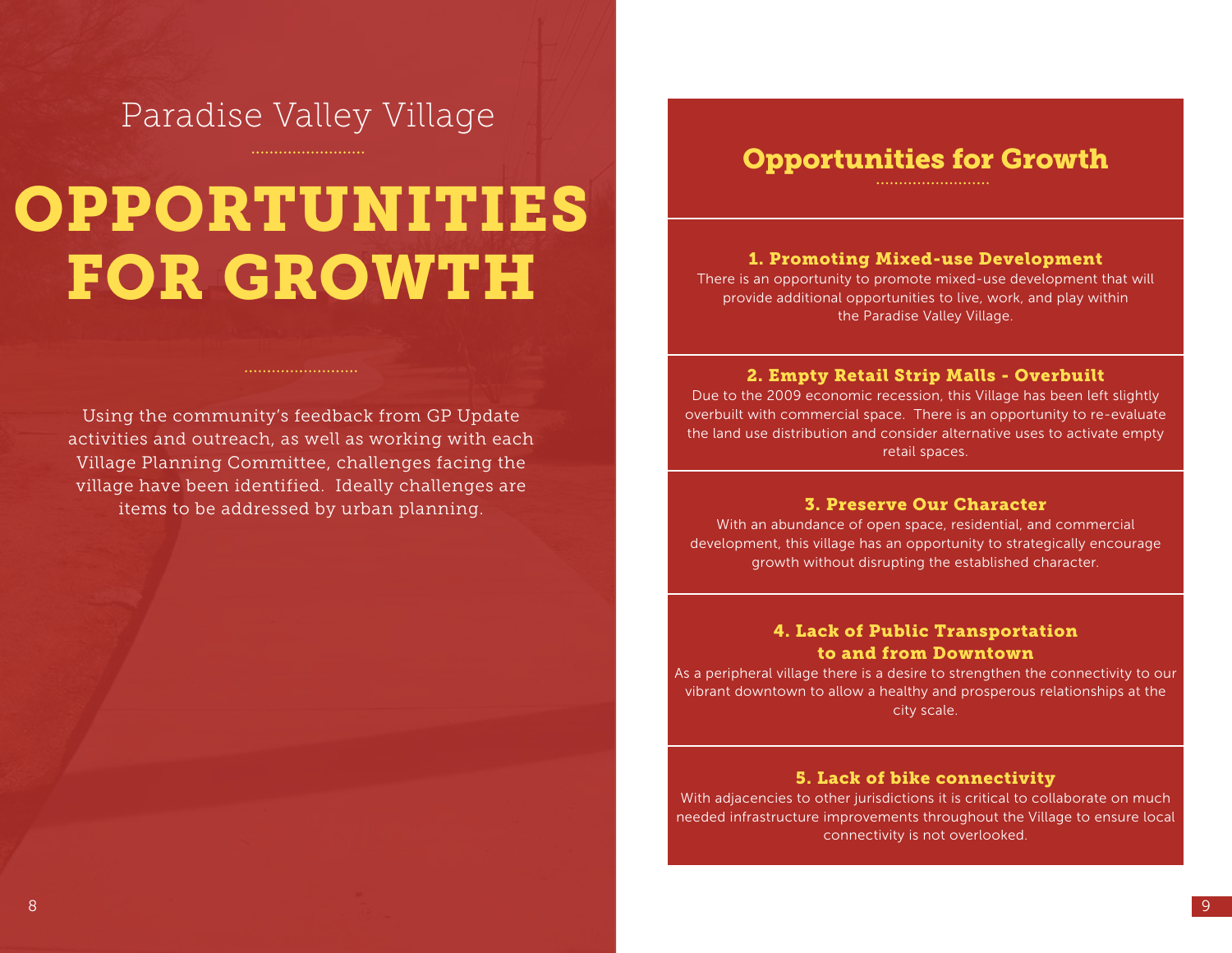## PLANS & CODES: A Strategic Set of Tools

Already established plans and codes throughout the village help guide investment and growth. It is important to continually evaluate these previously desired plans and codes as they relate to the character, assets, and challenges of today. There is also opportunity to evaluate and establish new plans and codes for areas that have yet to be addressed.

#### Plans

- 1. Outer Loop Specific Plan
- 2. Sahuaro Neighborhood Conservation Plan
- 3. Squaw Peak Freeway Specific Plan
- 4. 32nd Street Corridor Policy Plan

#### Codes

- 5. Sahuaro Neighborhood Special Planning Overlay District
- 6. Deer Valley Airport Overlay District

## Paradise Valley Village Planned Areas



For more information on Paradise Valley Village Plans & Codes, please visit phoenix.gov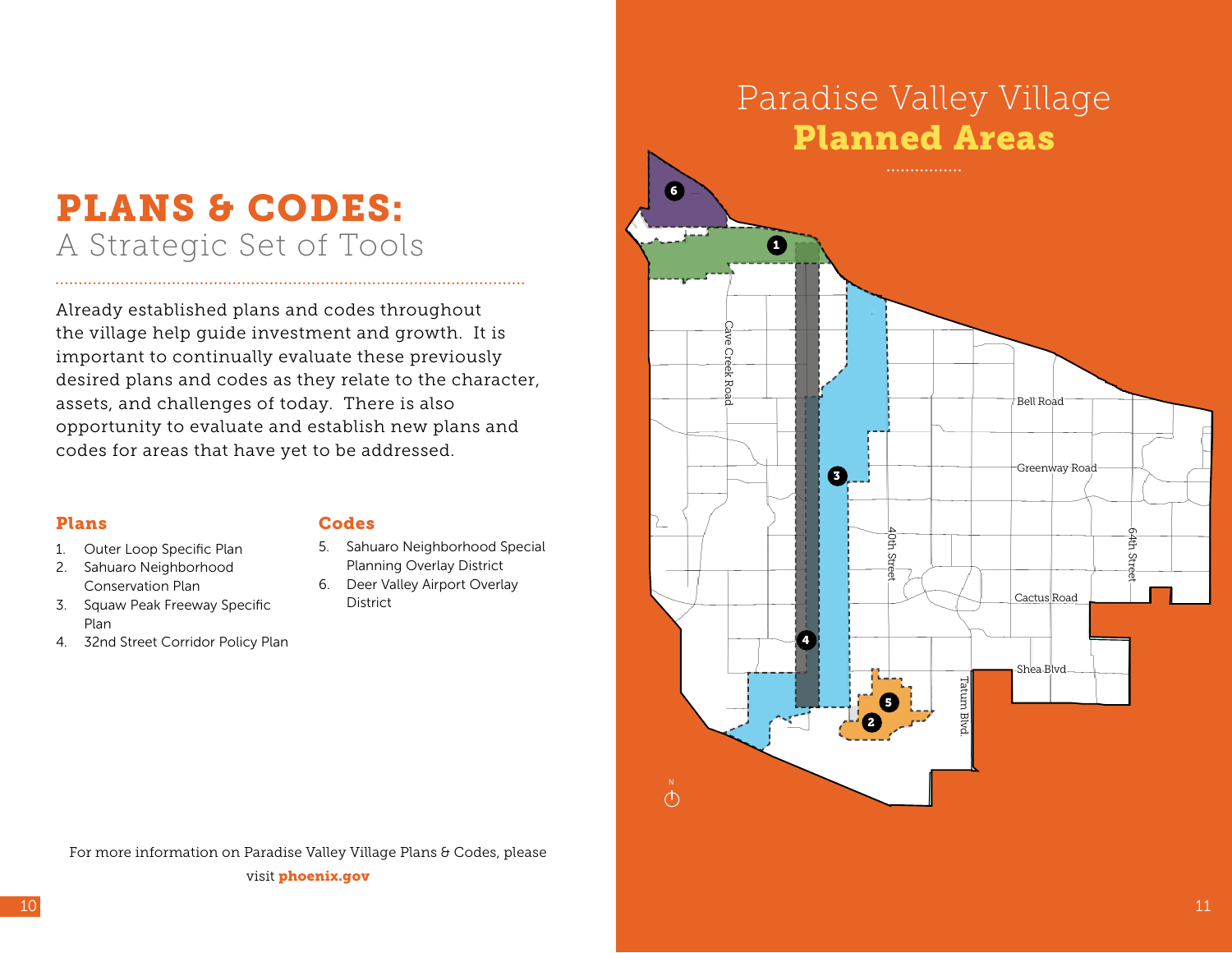## LAND USE

The Paradise Valley Village Planning Committee helped to identify specific land use principles from the approved 2015 General Plan and representative examples to better equip all stakeholders with the ability to preserve and protect the Village Character while encouraging growth and investment.

- Plan cores, centers, and corridors to include a variety of land uses: office, retail shopping, entertainment and cultural, housing, hotel and resort, and where appropriate, some types of industry. (Desert Ridge, Kierland Commons)
- Communities should consist of a mix of land uses to provide housing, shopping, dining and recreational options for residents. (Downtown Phoenix, Desert Ridge, Kierland Commons)
- New development and expansion or redevelopment of existing development in or near residential areas should be compatible with existing uses and consistent with adopted plans. (North 32nd, Paradise Valley Mall, Kierland Commons)
- Locate land uses with the greatest height and most intense uses within limits based on village character, land use needs, infrastructure and transportation system capacity. (Downtown Phoenix, Camelback Corridor, Kierland Commons)
- Preserve natural washes coming from the preserve and promote access and views of the preserves by the public. (Piestewa Peak, Stonecreek Golf Course)

# PARADISE VALLEY VILLAGE

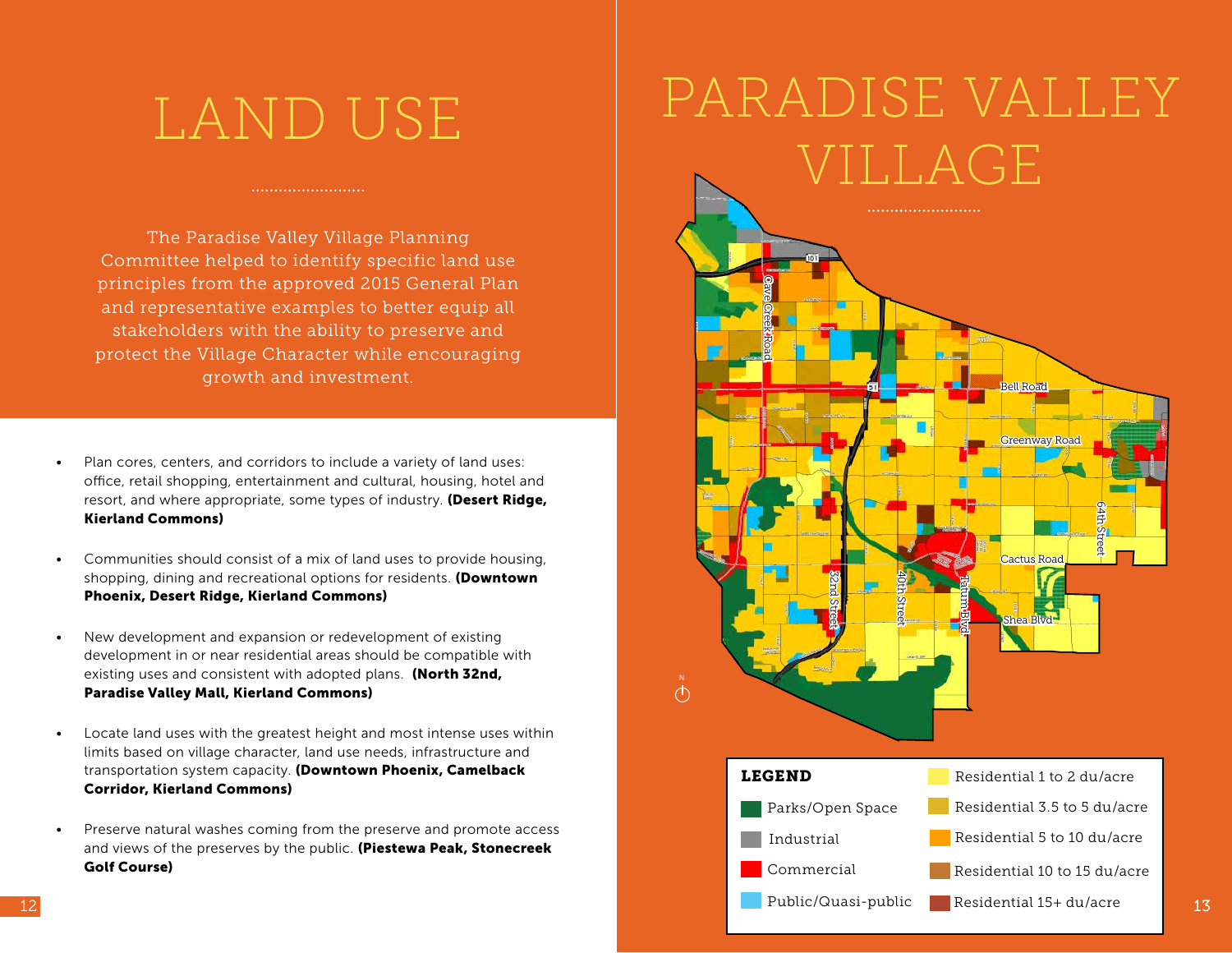## DESIGN

The Paradise Valley Village Planning Committee helped to identify specific design principles from the approved 2015 General Plan and representative examples to better equip all stakeholders with the ability to preserve and protect the Village Character while encouraging growth and investment.

- Encourage centers to provide a pedestrian environment with plazas, common open space, shaded walkways, separation of pedestrian and vehicular traffic, bicycle parking, and vehicle parking in architecturally disquised structures or underground where feasible. (Kierland Commons, Roosevelt Row)
- Design and locate new neighborhoods to promote access (both physical and visual) to parks and open space. New developments should also provide convenient pedestrian and bicycle access to transit stops, schools, and other neighborhood amenities. (Sunnyslope, Aviano Neighborhood, Fireside, North 32nd)
- Encourage bicycle and pedestrian amenities in new major development projects in high density, mixed-use areas or near transit stations and employment centers. (North 32nd, Arcadia, Fireside)
- Provide seamless connection between significant regional parks and public open spaces, with utility corridors, bike paths, light rail/public transit access points, canals, rights-of-way, and recreation areas managed by city, county, state, and federal agencies. (Sunnyslope, North 32nd)



- Design public infrastructure to include pedestrian and bicycle amenities. (North 32nd, Kierland Commons, Greenbelt)
- Integrate trees and shade into the design of new development and redevelopment projects throughout Phoenix. (Triple Crown development/neighborhood near 52nd and Grovers, Kierland Commons)
- Development should be designed to include increased amenities for transit, pedestrian and bicyclists, such as shade, water, seating, bus shelters, wider sidewalks, bike racks, pedestrian scale lighting and wayfinding. (Light Rail Station along Central Avenue)
- Promote development in compact cores, centers and corridors that are connected by roads and transit, and are designed to encourage walking and bicycling. (Kierland Commons)
- Protect the neighborhood's view of open space, mountains, and manmade or natural landmarks. (North 32nd)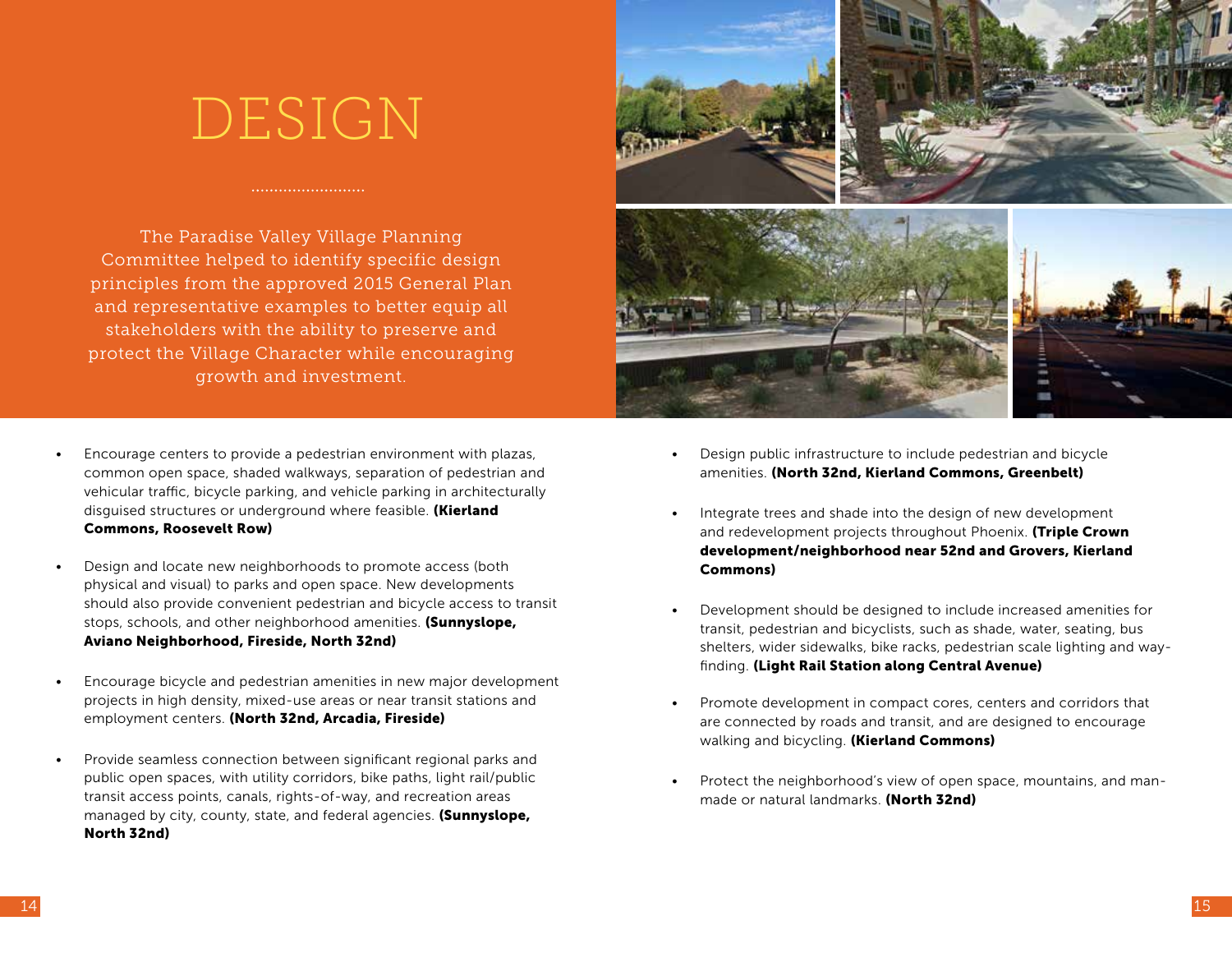## NEXT STEPS GOALS

. . . . . . . . . . . . . . .

Goals set a strategic path to growth, preservation and investment all with the desire to sustain established village character and assets while providing potential solutions to village identified challenges. This Village has identified 5 top Goals:

> Communities & Neighborhood



tenant occupancy rate.



1 A fi Promote mixed-use **Celebrate** developments. Our Diverse Communities & Neighborhood **OPEN**

> Strengthen Our Local Fcor



& Places Desert City



**OPEN**



& Places Desert City